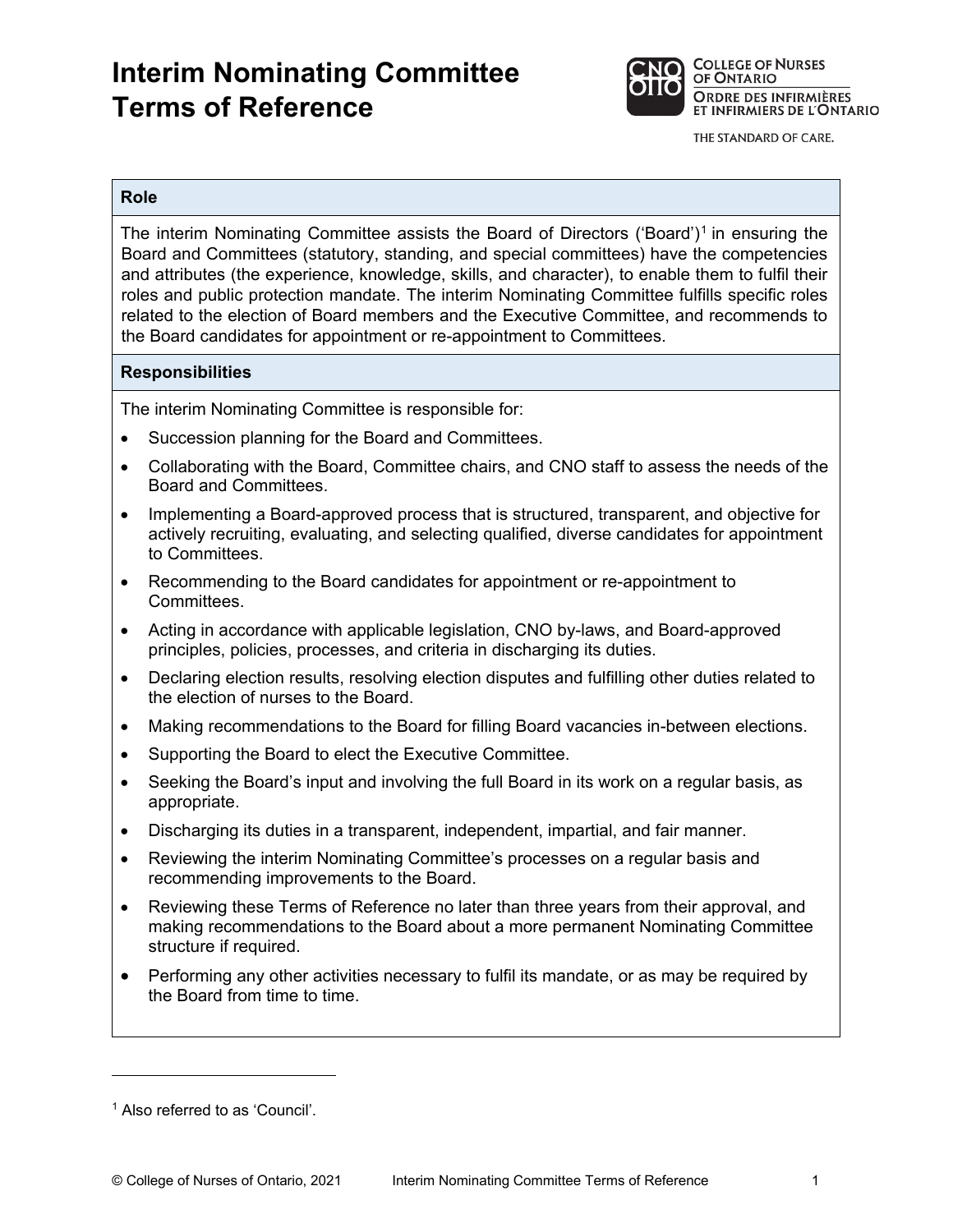

THE STANDARD OF CARE.

# **Chair**

The Chair of the interim Nominating Committee is the immediate past President of the Board, who may or may not be a current director of the Board.

 The Chair may delegate their role to another member of the interim Nominating Committee when unavailable.

#### **Membership**

The Board appoints the members of the interim Nominating Committee.

The interim Nominating Committee is composed of 5 members. If the Chair is a director on the Board, the remaining committee shall be composed of:

- 1 other director of the Board;
- 3 individuals who are not on the Board, and have not been on the Board in the past 5 years.

If the Chair is not a director on the Board, the remaining committee shall be composed of:

- 2 directors:
- 2 individuals who are not on the Board, and have not been on the Board in the past 5 years.

The members of the Board who are also on the interim Nominating Committee shall be composed equally of 1 public director and 1 nurse director.

No more than 50% of the members of the interim Nominating Committee may be current or past registrants of CNO, or applicants to CNO.

The interim Nominating Committee is properly constituted despite any vacancy so long as there are sufficient members for quorum.

# **Terms of Office**

The term of office for the interim Nominating Committee Chair is up to 2 years.

The other members of the interim Nominating Committee are appointed for up to 3-year terms, with a maximum of 2 consecutive terms. Interim Nominating Committee members' terms may be staggered so that no more than 2 expire in any given year.